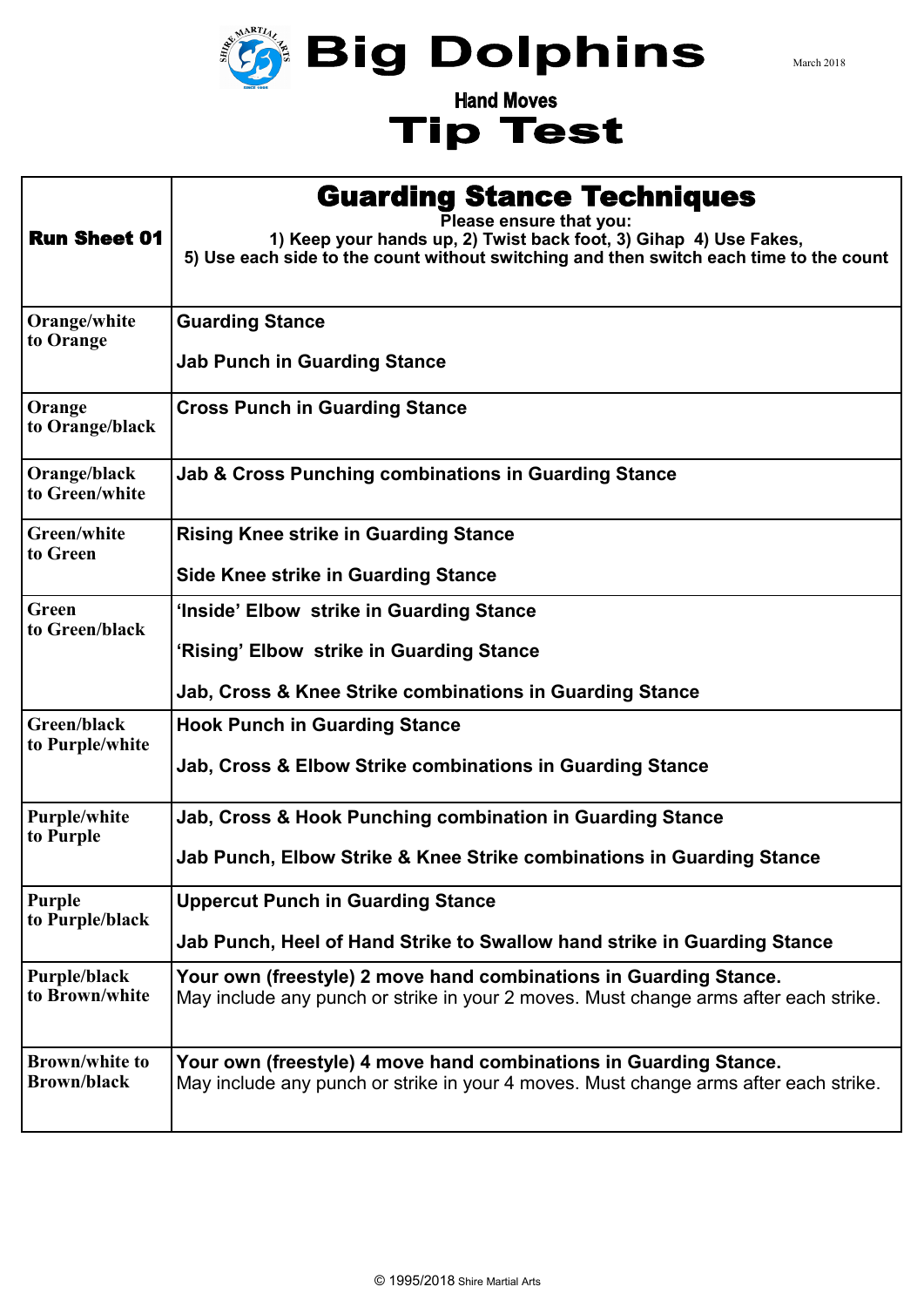

**Tip Test** 

| <b>Run Sheet 02</b>                         | <b>Horse Riding Stance Techniques</b><br>Please ensure that you:<br>1) Bend knees properly, 2) Pull other hand back to belt, 3) Twist both wrists, 4) Gihap                                                                                               |
|---------------------------------------------|-----------------------------------------------------------------------------------------------------------------------------------------------------------------------------------------------------------------------------------------------------------|
| Orange/white<br>to Orange                   | <b>Single Middle Punch in Horse Riding Stance</b>                                                                                                                                                                                                         |
| Orange to<br>Orange/black                   | Double Horse Riding Stance Middle Punch<br><b>Rising Face Block in Horse Riding Stance</b>                                                                                                                                                                |
| Orange/black to<br>Green/white              | <b>Triple Horse Riding Stance Middle Punches</b>                                                                                                                                                                                                          |
| Green/white<br>to Green                     | <b>Outside Block in Horse Riding Stance</b>                                                                                                                                                                                                               |
| <b>Green to</b><br>Green/black              | <b>Inside Block in Horse Riding Stance</b>                                                                                                                                                                                                                |
| Green/black<br>to Purple/white              | Heel of Hand Strike in Horse Riding Stance (Batangson Chigi)                                                                                                                                                                                              |
| Purple/white<br>to Purple                   | <b>Swallow Strike in Horse Riding Stance (Kal Jebi Chigi)</b>                                                                                                                                                                                             |
| <b>Purple to</b><br>Purple/black            | 2 x Random Horse Riding Stance moves from list below:<br>The following moves must demonstrate:<br>'Pull & Push' by using both arms correctly. Also, Ensure 'X' on blocks<br><b>Rising Block</b><br>1.<br>Double Punch<br>2.<br>3.<br><b>Outside Block</b> |
| Purple/black<br>to Brown/white              | <b>Inside Block</b>                                                                                                                                                                                                                                       |
| <b>Brown/white to</b><br><b>Brown/black</b> | <b>Low Block</b>                                                                                                                                                                                                                                          |

## **Fitness Drills:**

- Before starting, check pulse by: a) finding pulse on neck, b) time 6 seconds c) multiply  $x$  10 = Normal heart rate
- Push ups: Put noodle or paddle pad under your belly and count 3 x sets of 10
- Sit ups: Put noodle or paddle pad under your lower back and count 3 x sets of 10
- Skipping 3 x sets of 40 seconds (20 second break between sets) Count how many jumps you do in each set. (If time, check pulse after each set) On last set you must finish set quicker than when you start with the aim of beating your PB.
- Check heart rate after 3rd set. (distinguish 'active' heart rate)
- We also do a 'lead floor stretch' (weather permitting) and or breathing drill with the aim to a) distinguish how flexible you are b) To lower your heart rate.
- Check heart rate & discuss how close it was to your original 'normal rate' at the beginning of fitness drills